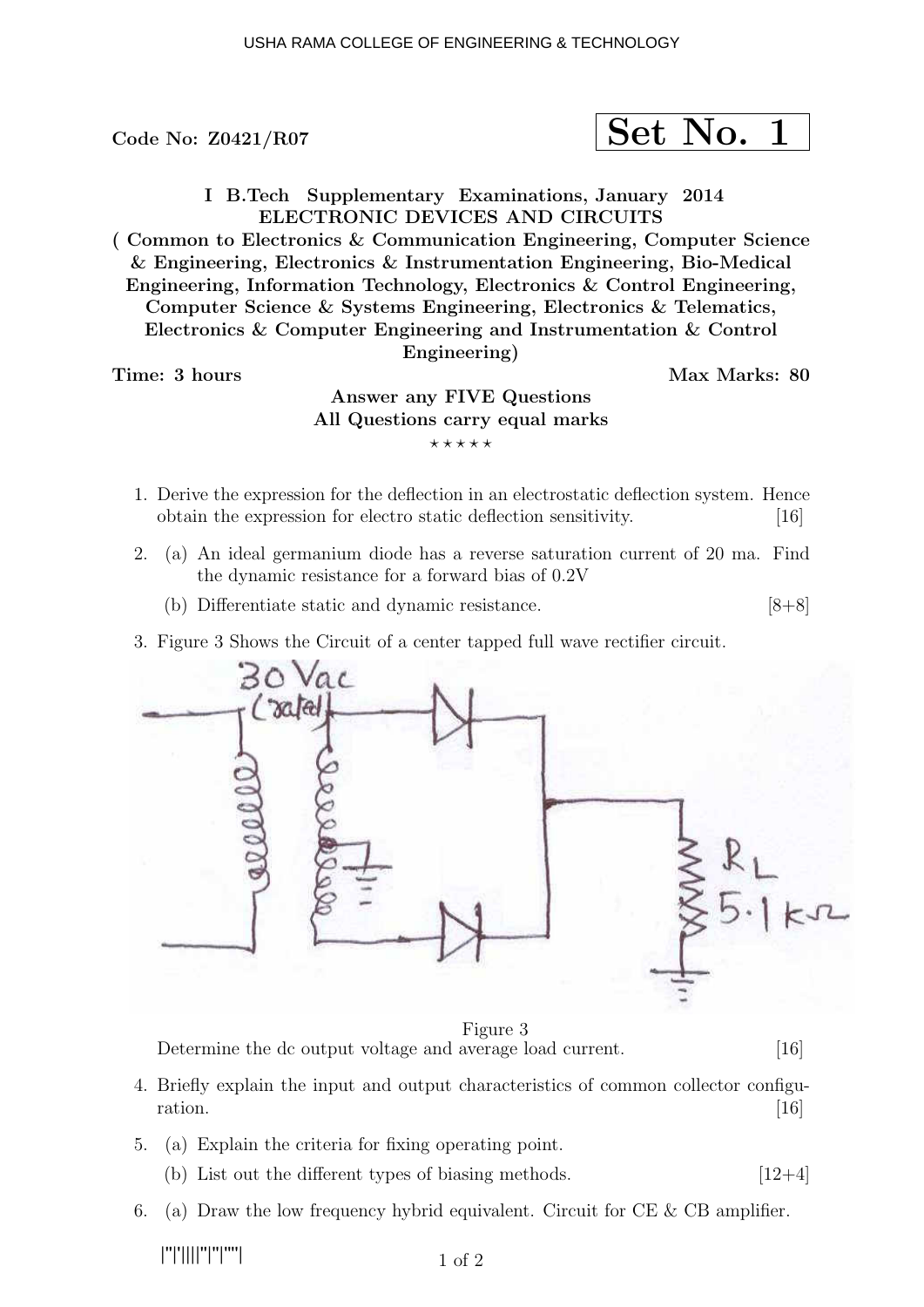# Code No:  $Z0421/R07$  Set No. 1

- (b) Give the approximate h-parameter conversion formulae for CB and CC configuration in terms of CE.
- (c) Give the advantages of h-parameter analysis.
- (d) Give the procedure to form the approximate h model from exact h model of amplifier.  $[4+6+3+3]$
- 7. (a) An amplifier has a voltage gain of 400,  $f_1 = 50$ Hz,  $f_2 = 200$ KHz. and a distortion of 10% without feedback. Determine the amplifier voltage gain, new lower & upper cut off frequencies, and Distortion with feedback when a negative feedback is applied with feedback ratio of 0.01.
	- (b) List out the various negative feedback types.
- 8. Explain briefly about frequency and amplitude stability of oscillators. [16]

 $***$ \*\*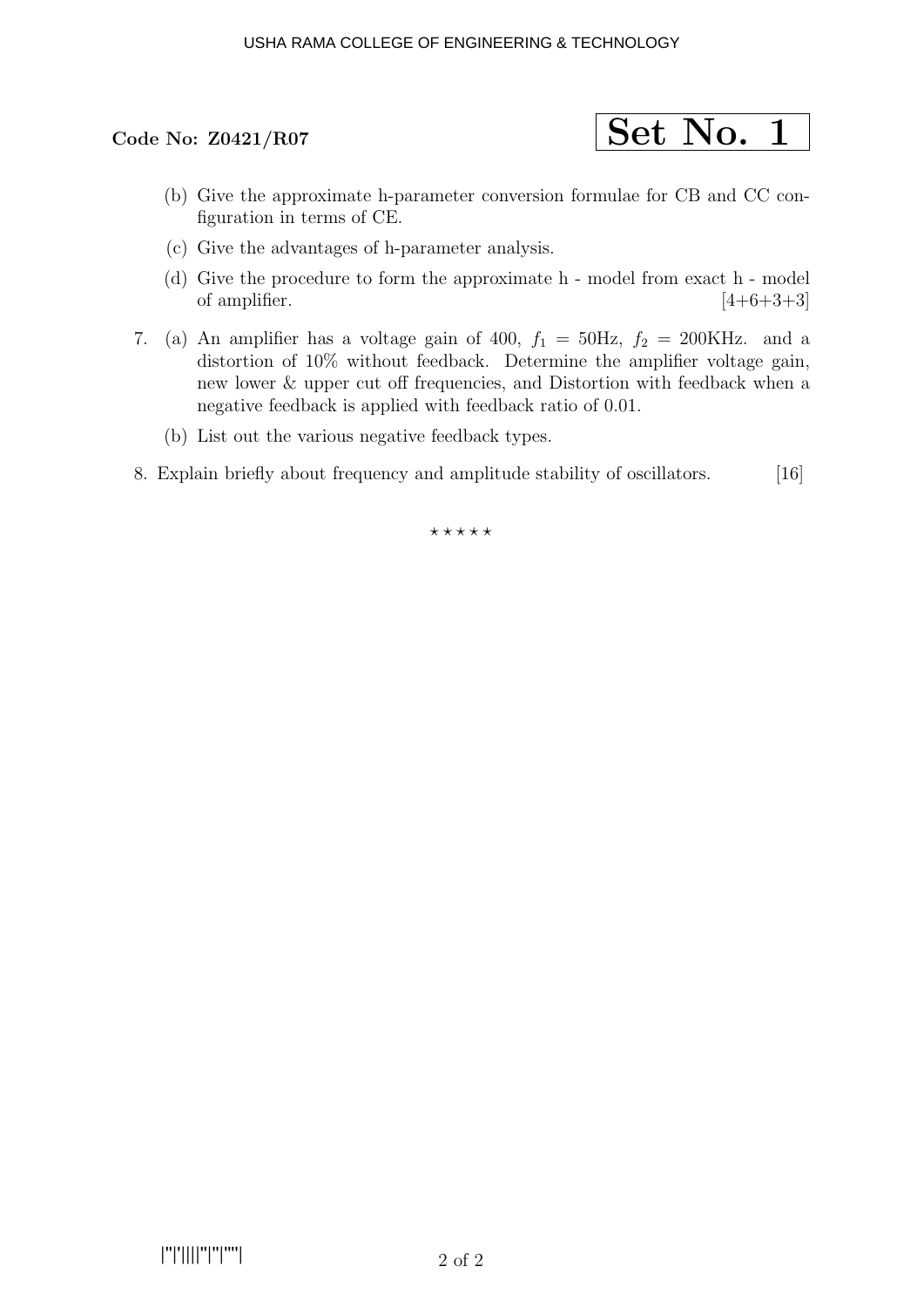Code No:  $\text{Z0421/RO7}$  Set No. 2 I B.Tech Supplementary Examinations, January 2014 ELECTRONIC DEVICES AND CIRCUITS ( Common to Electronics & Communication Engineering, Computer Science & Engineering, Electronics & Instrumentation Engineering, Bio-Medical Engineering, Information Technology, Electronics & Control Engineering, Computer Science & Systems Engineering, Electronics & Telematics, Electronics & Computer Engineering and Instrumentation & Control Engineering) Time: 3 hours and the set of the set of the Max Marks: 80 Answer any FIVE Questions All Questions carry equal marks  $***$ \*\* 1. What are the front panel controls of CRO? Explalin. [16] 2. Explain in detail PN junction energy band diagram of a PN diode. [16] 3. (a) What are the dis-advantages of zener diode shunt regulator? (b) Find: i. The Load voltage, ii. Voltage drop across serier resistance and , iii. Current through the zener diode. As shown in figure  $3(b)$ iii [4+12]

Figure 3(b)iii

- 4. Explain with necessary diagram the construct in & Working principle of PNP transistor.  $[16]$
- 5. (a) Explain stability factor in detail.
	- (b) Explain the factor affecting stability of  $Q$  point. [8+8]
- 6. (a) Draw the low frequency hybrid equivalent. Circuit for  $CE \& CB$  amplifier.

|''|'||||''|''|''''|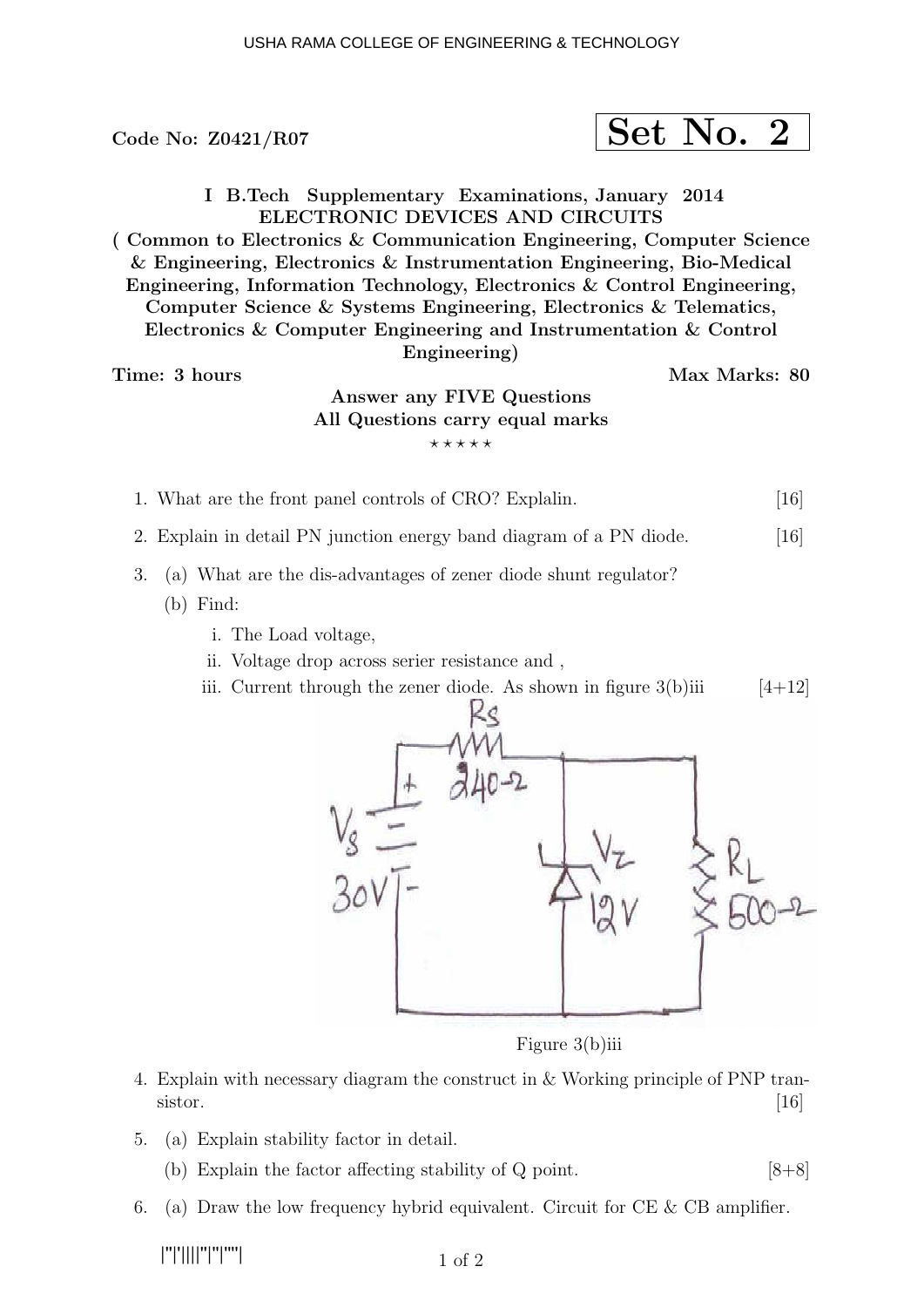

- (b) Give the approximate h-parameter conversion formulae for CB and CC configuration in terms of CE.
- (c) Give the advantages of h-parameter analysis.
- (d) Give the procedure to form the approximate h model from exact h model of amplifier.  $[4+6+3+3]$
- 7. Draw the practical circuit for Current series feedback and find the voltage gain, input impedance & output impedance. [16]
- 8. Explain briefly about frequency and amplitude stability of oscillators. [16]

 $***$ \*\*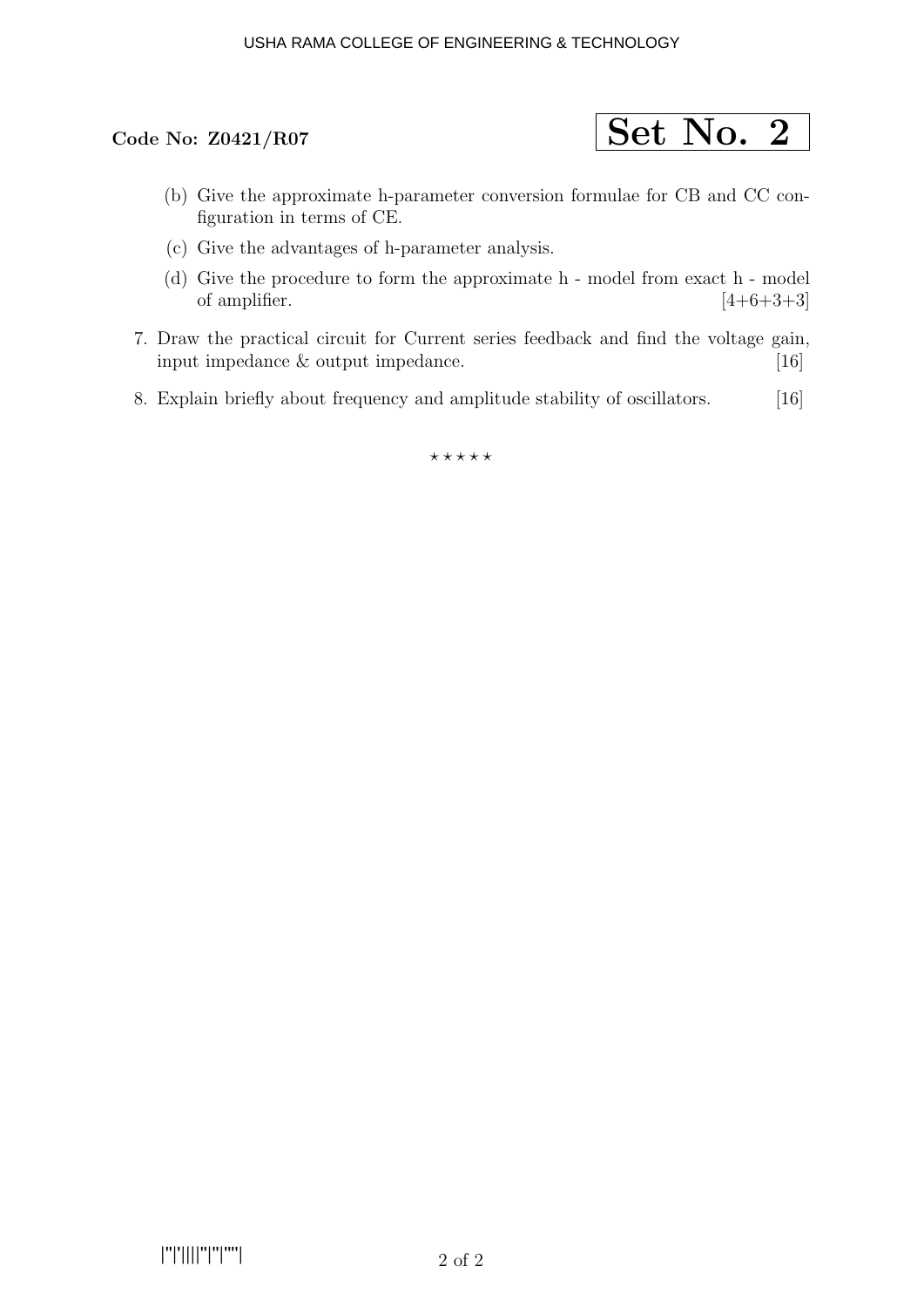## Code No:  $Z0421/R07$  Set No. 3

I B.Tech Supplementary Examinations, January 2014 ELECTRONIC DEVICES AND CIRCUITS

( Common to Electronics & Communication Engineering, Computer Science & Engineering, Electronics & Instrumentation Engineering, Bio-Medical Engineering, Information Technology, Electronics & Control Engineering, Computer Science & Systems Engineering, Electronics & Telematics, Electronics & Computer Engineering and Instrumentation & Control

Engineering)

Time: 3 hours Max Marks: 80

## Answer any FIVE Questions All Questions carry equal marks  $***$ \*\*

1. How will you use CRO for :

|    | (a) Measurement of period and frequency                                                                                                                                                            |                           |
|----|----------------------------------------------------------------------------------------------------------------------------------------------------------------------------------------------------|---------------------------|
|    | (b) Measurement of current in the circuit.                                                                                                                                                         | $[8+8]$                   |
|    | 2. Compare Avalanche and Zener breakdown in diodes.                                                                                                                                                | $\left[16\right]$         |
|    | 3. Derive the ripple factor of capacitor filter.                                                                                                                                                   | $\left[16\right]$         |
|    | 4. Briefly explain the input and output characteristics of common collector configu-<br>ration.                                                                                                    | 16                        |
| 5. | (a) Explain the criteria for fixing operating point.<br>(b) List out the different types of biasing methods.                                                                                       | $ 12+4 $                  |
| 6. | (a) Write a short notes on millers theorem.<br>(b) Analyse a single stage transistor amplifier using h - parameters.                                                                               | $[8+8]$                   |
|    | 7. The open loop gain of an amplifier is 50 and its bandwidth is 20 kHz.<br>a negative feedback is applied the bandwidth is increased to 25 kHz (by 5 kHz).<br>What will be the required feedback? | When<br>$\left[16\right]$ |
|    | 8. Explain briefly about frequency and amplitude stability of oscillators.                                                                                                                         | 16                        |

 $* * * * * * *$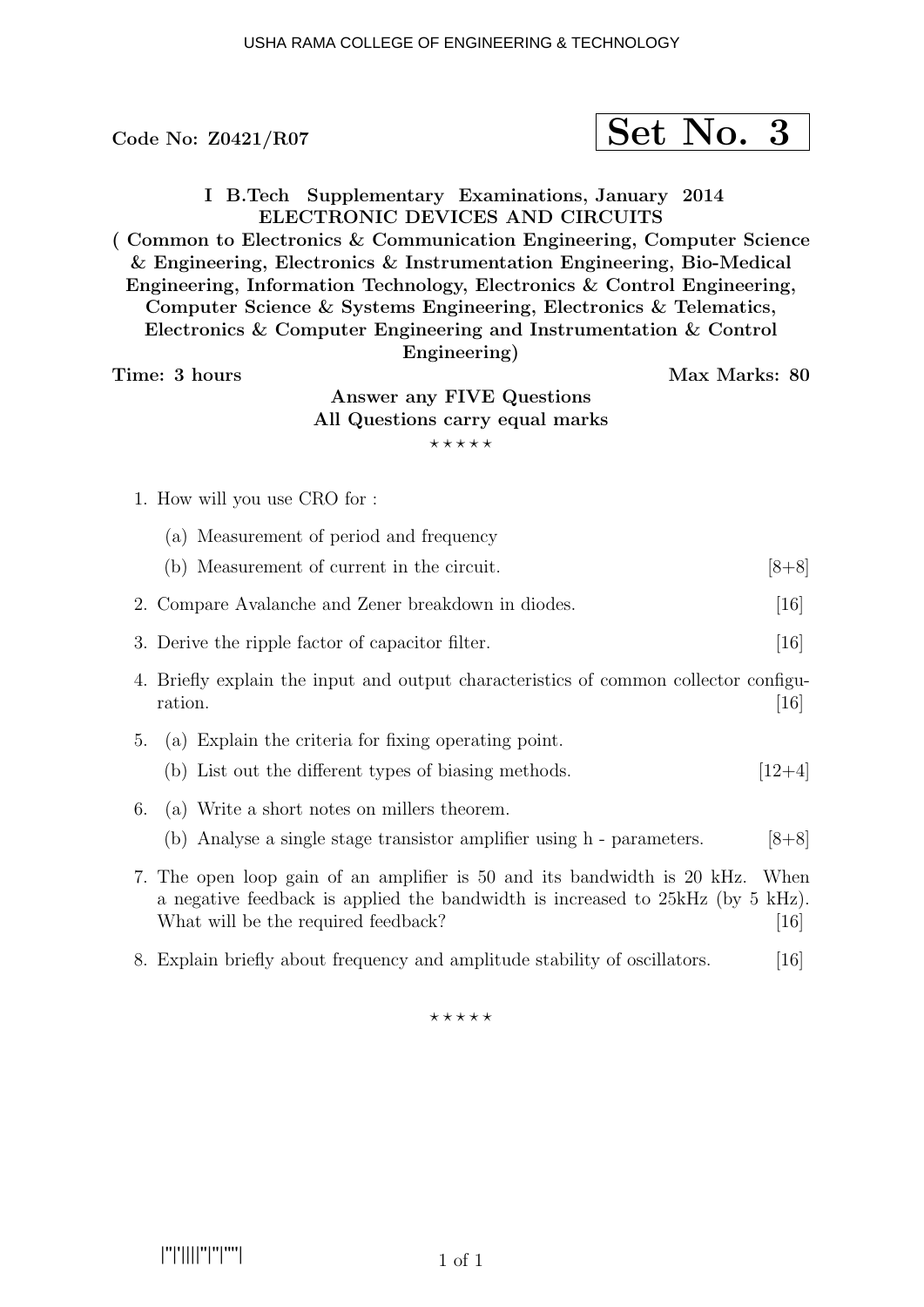Code No:  $Z0421/R07$ 

$$
\fbox{Set No. 4}
$$

I B.Tech Supplementary Examinations, January 2014 ELECTRONIC DEVICES AND CIRCUITS

( Common to Electronics & Communication Engineering, Computer Science & Engineering, Electronics & Instrumentation Engineering, Bio-Medical Engineering, Information Technology, Electronics & Control Engineering, Computer Science & Systems Engineering, Electronics & Telematics, Electronics & Computer Engineering and Instrumentation & Control

Engineering)

Time: 3 hours and the set of the set of the Max Marks: 80

## Answer any FIVE Questions All Questions carry equal marks  $***$ \*\*

- 1. Two plane parallel plates A and B are placed 3 mm apart and potential of b is made 200 V positive with respect to plate A. An electron starts from rest from plate A. Calculate
	- (a) The velocity of the electron on reaching plate B.
	- (b) Time taken by the electron to travel from plate A to plate B, and
	- (c) Kinetic energy of the electron on reaching the plate B. [16]
- 2. (a) Short notes on LED voltage drop and current.
	- (b) Write short notes on Multi colour LED.  $[10+6]$
- 3. Derive the ripple factor of Inductor filter. [16]
- 4. (a) Define a Transistor.
	- (b) What are the differences between Bipolar Junction transistor & Field effect Transistor?
	- (c) Write any two applications of transistor.  $[5+7+4]$
- 5. (a) Explain the simpler way of drawing dc load line.
	- (b) Calculate the de bias voltage and currents in the circuit shown in figure 5b (Neglect  $V_{BE}$  Of Transistor). [8+8]